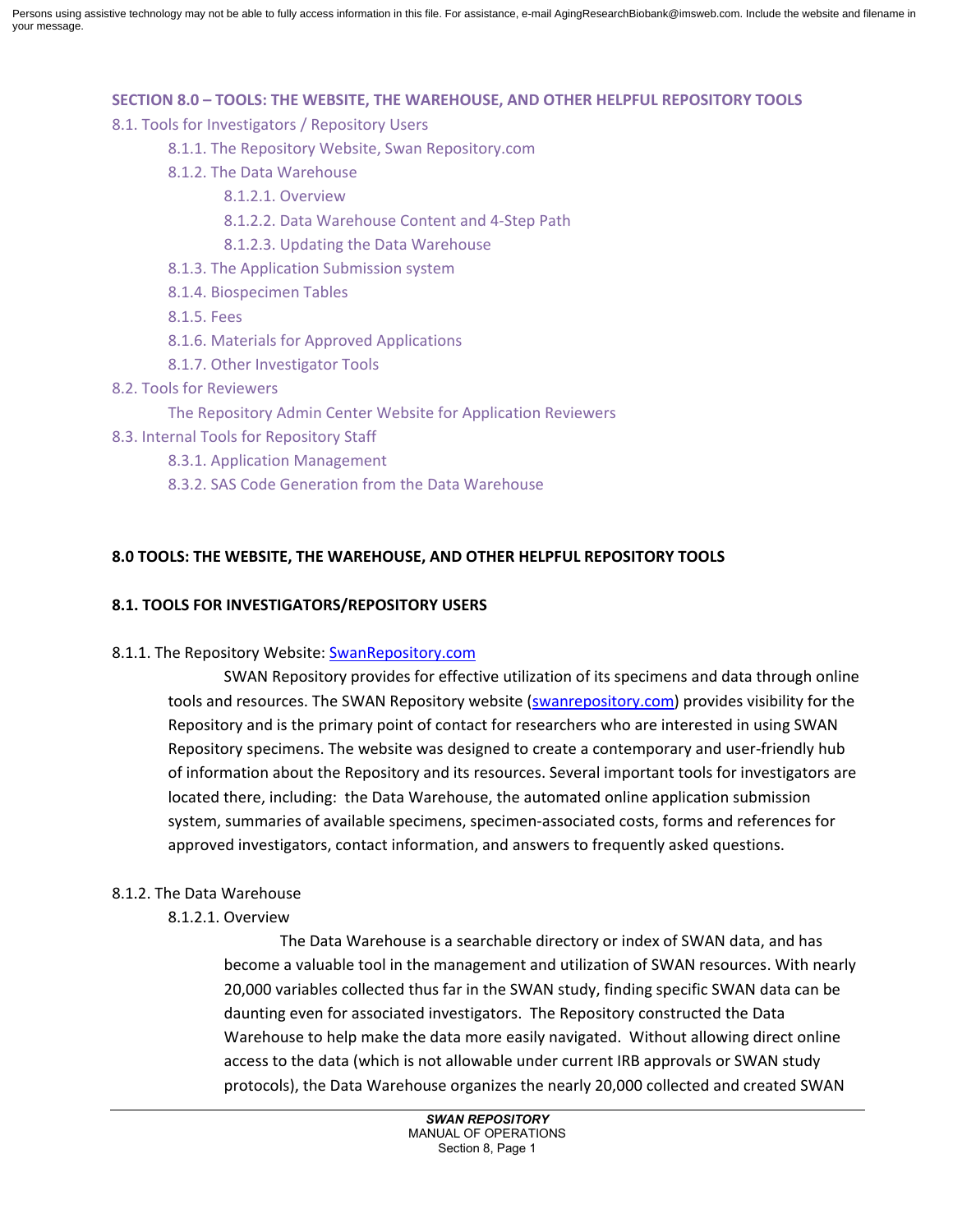variables into a searchable directory, based on a keyword search engine, and built using the internationally-recognized National Library of Medicine's MeSH (Medical Subject Headings) hierarchy of medical categories as a guide. Users can choose topics or keywords of interest, then drill down to more specific subtopics (see DWscreenshot1), or search broadly via an open search box (see DWscreenshot2). Users can view all associated variable names and descriptions, response codes, collection methods, assay descriptions, and study years collected, and then select variables, assemble and save them into personal libraries on the site. As studies use Repository specimens to generate more data, this data is returned and also made available through the Data Warehouse inventory and directory.

## **Data Warehouse Screenshot1: Search by Keyword**

| ata warehouse                                                                  |
|--------------------------------------------------------------------------------|
| » LOGGED IN: STEFFENIE MERILLAT<br>» DATA WAREHOUSE<br>» SWAN REPOSITORY       |
|                                                                                |
|                                                                                |
| <b>User libraries: Find Variables by Keyword</b>                               |
| Add variables to an existing library, or you can create a new library.         |
| <b>Step one: Search by keywords</b>                                            |
| Select keywords and click the $\vert$ NEXT » button at the bottom of the page. |
| Legend:                                                                        |
| $\boxplus$ $\Box$ Open and close keyword lists                                 |
| □ 立 Select keywords; also selects subordinate keywords                         |
| $\boxplus$ $\square$ Demographics/ Participant Description                     |
| $\boxplus$ $\Box$ BioMeasures                                                  |
| $\boxplus \square$ Genetics                                                    |
| $\boxplus$ $\Box$ Reproductive Health and History                              |
| $\Box$ Health History<br>$\boxplus \Box$ General                               |
| $\boxplus \blacksquare$ Cardiovascular                                         |
| $\boxplus$ $\blacksquare$ Eating disorders                                     |
| $\boxplus$ $\Box$ Endocrine System                                             |
| $\boxplus$ $\Box$ Digestive System                                             |
| $\Box$ Nervous System                                                          |
| $\square$ Epilepsy                                                             |
| Vasomotor symptoms                                                             |
| Symptom sensitivity                                                            |
| $\n  W$ Pain                                                                   |
| $\Box$ Migraines                                                               |
| » SELECT STUDY AND YEARS »                                                     |
|                                                                                |
| $\boxplus$ $\Box$ Hematology                                                   |
| hp.                                                                            |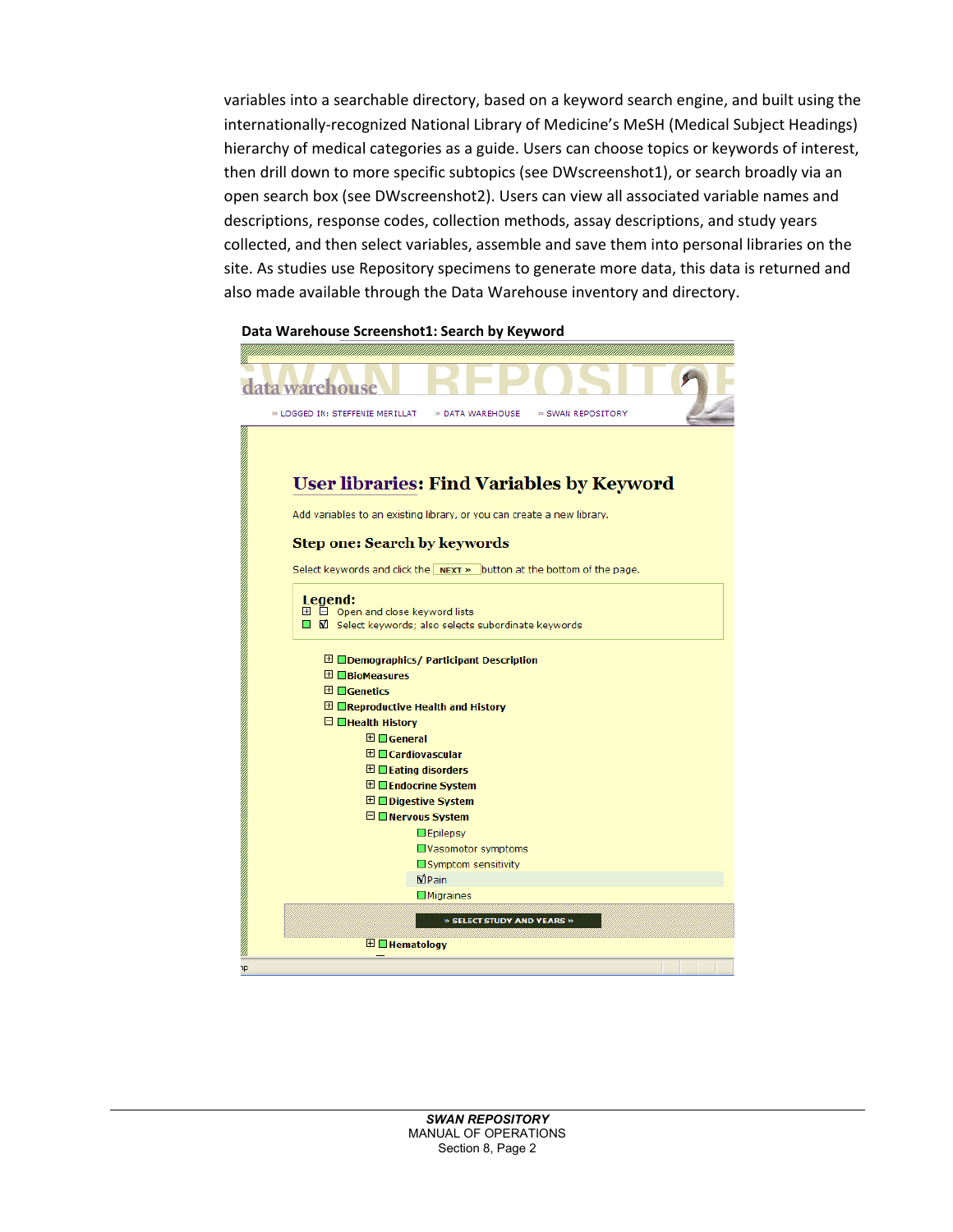**Data Warehouse Screenshot2: Open Search Box** 

| warehouse                                                                                                                                                                   |
|-----------------------------------------------------------------------------------------------------------------------------------------------------------------------------|
| » LOGGED IN: STEFFENIE MERILLAT >>> DATA WAREHOUSE<br>» BIOSPECIMENS                                                                                                        |
| <b>STEP ONE: ENTER YOUR SEARCH TERM</b>                                                                                                                                     |
| DO YOU THINK YOU KNOW THE NAME OF THE VARIABLE YOU'RE LOOKING FOR? ENTER THE NAME<br>BELOW.<br><b>SEARCH FOR VARIABLE</b>                                                   |
| WOULD YOU LIKE TO SEARCH THE DESCRIPTIONS OF VARIABLES AND KEYWORDS? ENTER YOUR<br>SEARCH TERM(S) BELOW. (RESULTS MAY TAKE 10-20 SECONDS.)<br><b>SEARCH FOR DESCRIPTION</b> |

8.1.2.2. Data Warehouse Content and 4-Step Process

The Data Warehouse describes available data:

- **SWAN Data** By the end of SWAN's Visit 13 (2013), there were 154 different questionnaires or instruments used to collect or create the nearly 20,000 variables that make up the body of SWAN data. Each of these data variables has been individually linked to keywords in the Data Warehouse. Users can view descriptions of variables, wording of study questions, methodology behind created variables, then create and save lists of variables they are interested in (see 4-Step Screenshot below).
- **Repository-Generated Data** Data or results generated from SWAN Repository specimens are returned to the Repository within 3 years of close of funding. These new data are then incorporated back into the body of SWAN data, and are included in the Data Warehouse directory system. The origins and methodology behind these data are available as well.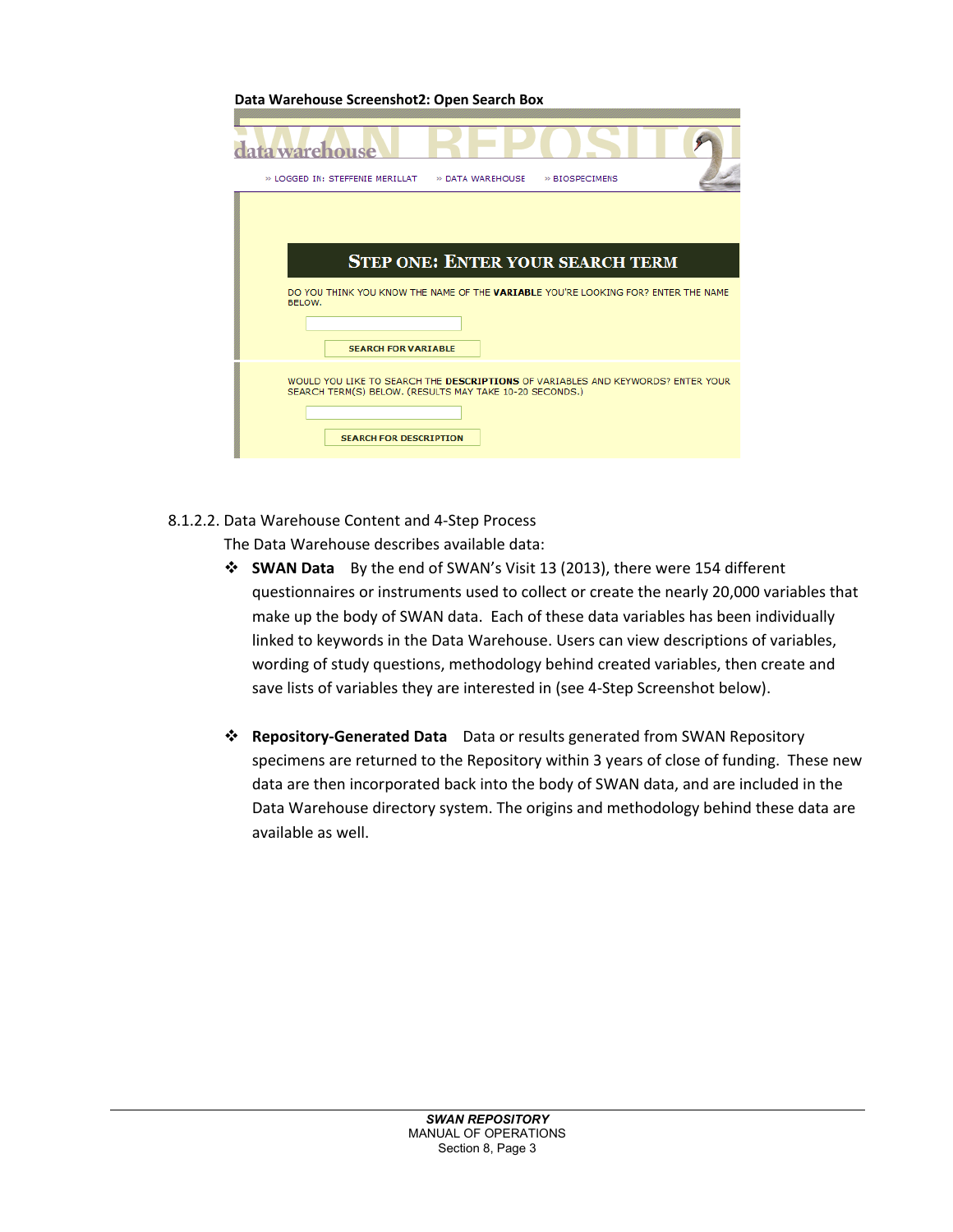# **Data Warehouse Screenshot3: 4-Step Process**  SWAN Resources: Find out what's here Using the Data Warehouse, finding answers to questions about SWAN data can be done quickly and easily. TER VOCA REARCH TERM **REPOSIT** STEP 2: Select Visit Years STEP  $\mathbf{1}$ : Select Keywords Or Enter Search Term - POST STEP 3: Choose Variables STEP 4: Save List

# 8.1.2.3. Updating the Data Warehouse

The Data Warehouse database is updated annually, as the SWAN Coordinating Center (CC) releases newly cleaned data from the prior visit. Newly released variables are linked to the keyword structure by Repository staff and added to the database, along with descriptions and other supporting documentation.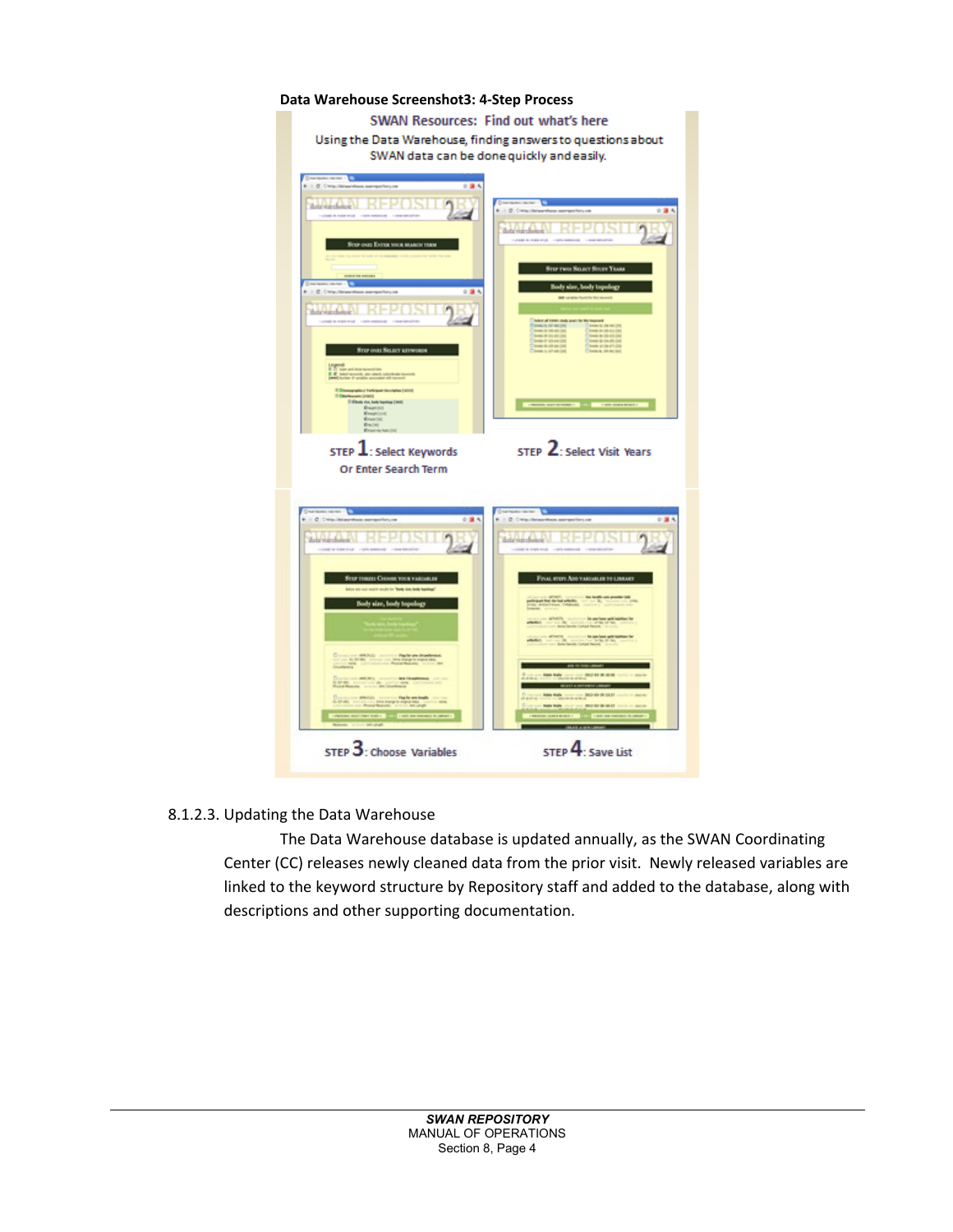# 8.1.3. The Automated Online Application Submission System

Application forms are available to investigators via the Repository website. After analyzing the Data Warehouse, available biospecimen summaries and other online information, investigators can complete and submit online the 2 application forms necessary for requesting Repository resources – the Inquiry Checklist and the full Application (see screenshot below). PDF documents of both forms are available to preview on the website, prior to beginning the submission if desired. (See section 6 for complete application process.)

## **Website screenshot: Online Inquiry Checklist and Application Forms**



# 8.1.4. Biospecimen Tables

The Repository website also provides details about the SWAN specimens available for study. The *Biospecimens* page contains a summary table for each available specimen type (serum, plasma, urine and DNA) showing the number of women with samples available, average number of vials per woman, and average vial volumes. These tables are updated on an annual basis, or subsequent to a large sample pull.

| <b>SERUM</b>                                       |            |                 |               |            |                              |            |                     |            |            |                  |            |                 |
|----------------------------------------------------|------------|-----------------|---------------|------------|------------------------------|------------|---------------------|------------|------------|------------------|------------|-----------------|
| Visits:                                            | Y00        | VO <sub>1</sub> | V02           | VO3.       | 404                          | V05        | <b>V06</b>          | <b>V07</b> | <b>Y08</b> | vo9              | <b>V10</b> | V <sub>12</sub> |
| Women with<br><b>Specimens</b><br><b>Available</b> | 3228       |                 | $2701$   2519 |            |                              |            | 2351 2230 2170 2085 | 2048       | 1463       | 1994  1908  2006 |            |                 |
| <b>Vials per</b><br>Woman (Avg)                    | 3,4        | 8.8             | 16.4          | 16.1       | $\parallel$ 14.8 $\parallel$ |            | $15.2$   14.2       | 15.3       | 17         | 16.1             |            | $16.7$   14.7   |
| Volume per<br>Vial (Avg)                           | 1.05<br>mL | 0.48<br>mL      | 0.56<br>mL    | 0.55<br>mL | 0.54<br>mL                   | 0.55<br>mL | 0.55<br>mL          | 0.54<br>mL | 0.58<br>mL | 0.56<br>mL       | 0.56<br>mL | 0.47<br>mL      |

#### **Website screenshot: Available Biospecimen Tables**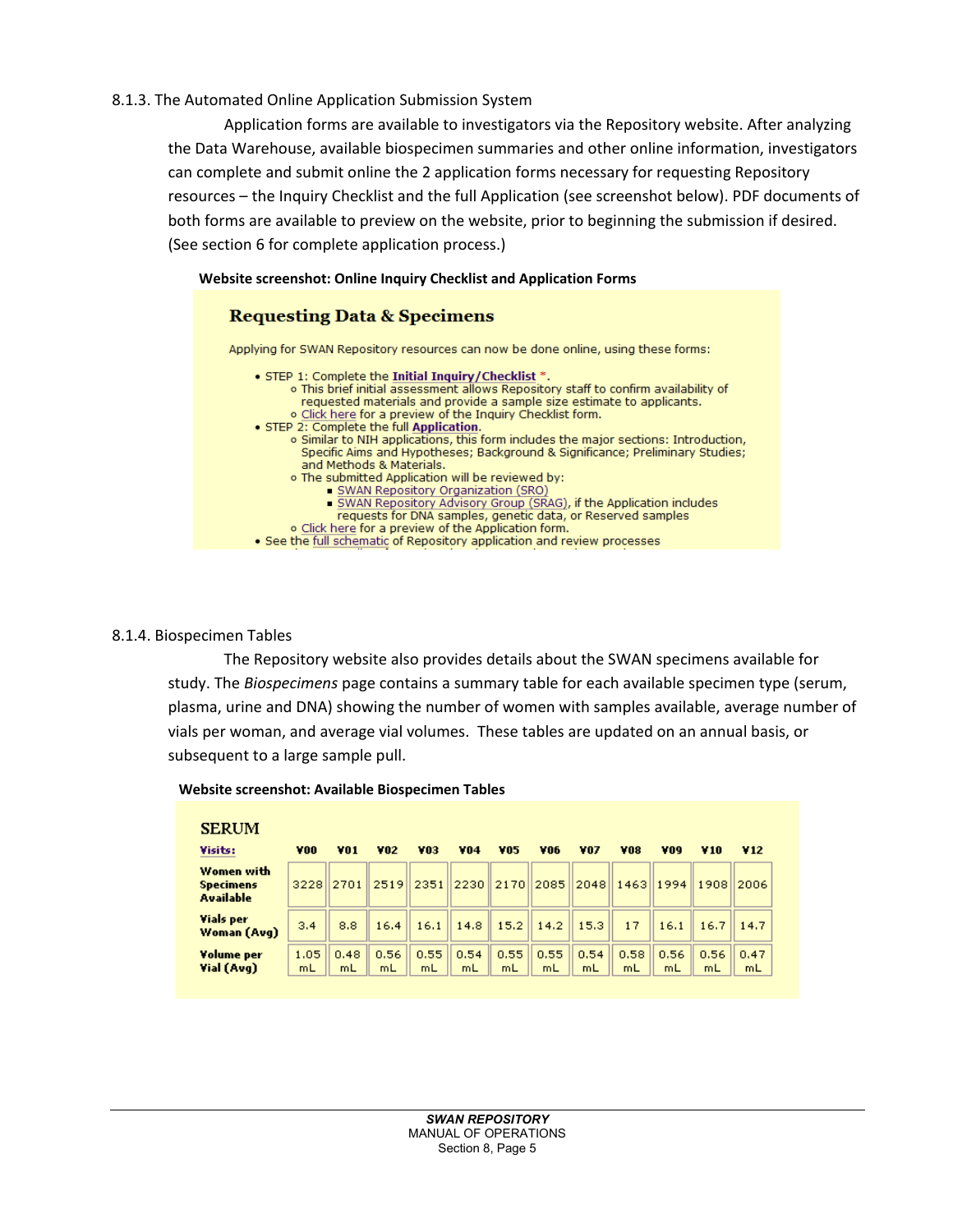## 8.1.5. Fees

Specimen-related cost tables, which provide current cost-recovery rates for obtaining samples and creating individualized matching datasets, can be viewed on the Repository home page under *Available Biospecimens*.

 **Website screenshot: Link to Fees associated with Obtaining Biospecimens** The SWAN Repository - Resources available to you The SWAN Repository is the biospecimen bank of the SWAN study. All stored specimens are from the 3,302 SWAN participants. There are currently nearly 1.8 million samples, collected across the 14 clinic visits. Both SWAN Specimens and Data are available to the scientific community. . Available Biospecimens include Serum, Plasma, and Urine from annual follow-up visits, as well as DNA and Immortilized Cell Lines on approximately 1500 SWAN participants. Also, a subset of 800 women have provided daily urine samples during one menstrual cycle each year until reaching menopause. This collection is known as the Daily Hormone Study (DHS). o SWAN Repository specimens have been collected with a high degree of consideration - every step of collection, processing, and storage have been recorded. o Some samples, due to scarcity, are held as "reserved" and require a more rigorous review to gain access to. Click here to see the criteria for Reserved Samples. o See fees associated with obtaining biospecimens.

#### **Website screenshot: Current Biospecimen-Related Costs**

# **SWAN Biospecimen Costs**

|              |     | Serum, Plasma, Urine Extracted DNA Transformed Cell lines |
|--------------|-----|-----------------------------------------------------------|
| Direct Costs | 410 | 61A9                                                      |

| плест сомм            |  |  |
|-----------------------|--|--|
| <b>Indirect Costs</b> |  |  |
|                       |  |  |

Rates valid through 10/21/2015.

- . These prices are based on actual costs accrued in the collection, storage, retrieval and distribution of SWAN samples
- An official quote will be provided to individual applicants when the final sample selection is defined.

# **SWAN Application & Data set fees**

|                       |        | <b>Application Processing Fee Encrypted Data Set Construction Fee</b> |
|-----------------------|--------|-----------------------------------------------------------------------|
| <b>Direct Costs</b>   | \$400  | \$950                                                                 |
| <b>Indirect Costs</b> | $+30%$ | $+30%$                                                                |

Rates valid through 10/21/2015.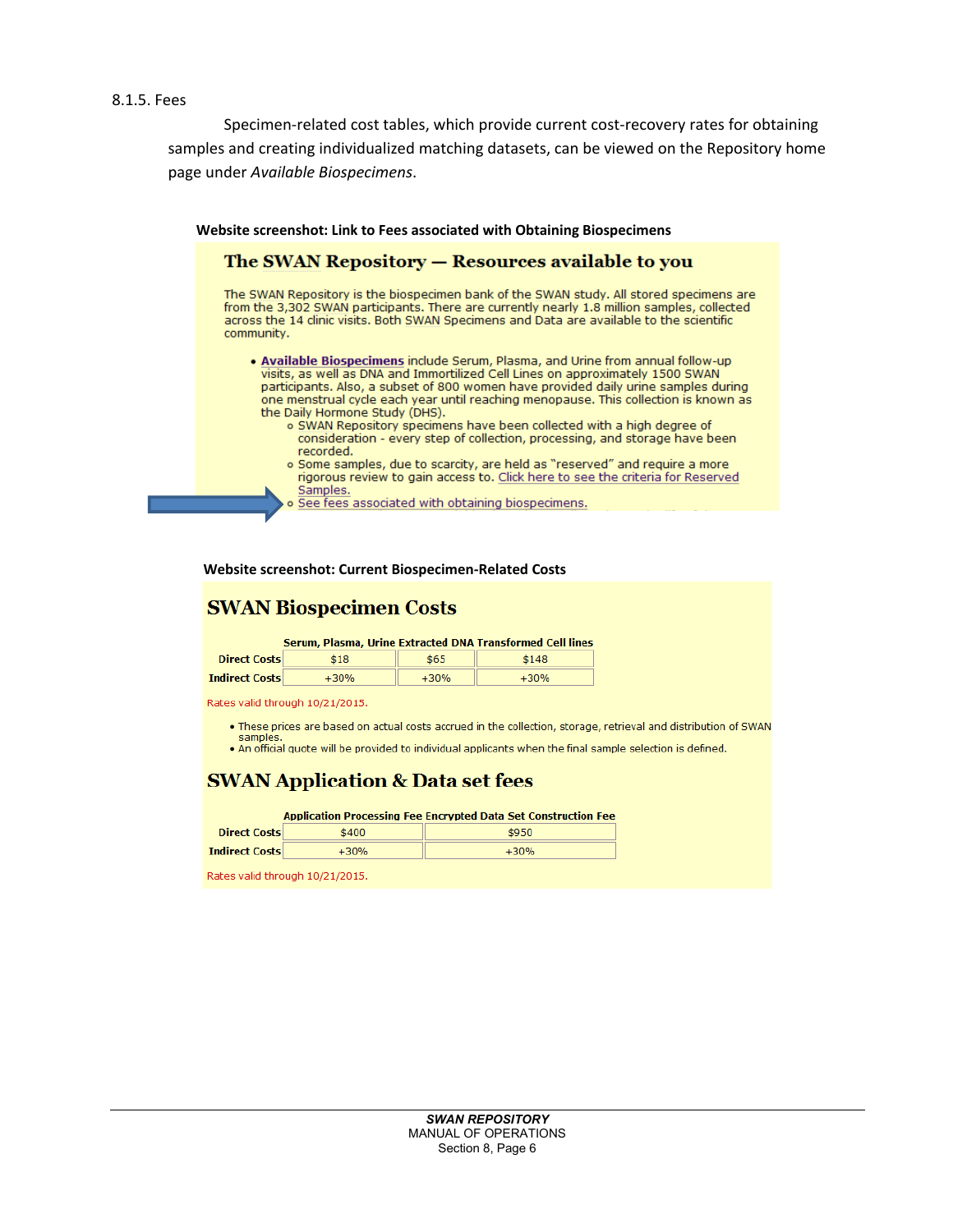#### 8.1.6. Materials for Approved Applications

From the website's home page, investigators approved to receive Repository resources can

find a number of important forms and references.



These include the Material Transfer Agreement (MTA) and Data Use Agreement (DUA) forms, tutorials for creating variable lists, and instructions for submitting annual progress reports, properly acknowledging SWAN, and returning new data to the Repository.

**Website screenshot: Forms and References available to Approved Investigators**

# **Resources for Approved Applications**

Once Repository Applications are fully approved through the Repository review process, investigators will need to submit the following forms:

Supplemental Form: Required for all approved biospecimen requests. Repository\_ApplicationSupplementForm.docx

Material Transfer Agreement (MTA): Required for all approved biospecimen requests, after funding is secured.

FORM\_MTA\_100110.pdf

Data Transfer Agreement (DTA): Required for all approved requests for data only (no specimens).

DataUseAgreement.pdf

CSAP Concept Sheet for new SWAN publications, submitted when approved applications are funded, or used as an application for data (only) requests not seeking new funding. CSAP Submission Form.docx (Microsoft Word)

## **Additional resources:**

#### How to create your datasets

Investigators with approved and funded studies may use the Data Warehouse to browse, compare, and assemble lists of variables that will be used to achieve study aims. (Click here to assemble lists by keyword or click here to assemble lists by custom search.) These variable lists may be saved and edited. When complete, the lists will be constructed into cross-sectional SAS datasets at the Repository and sent to the approved study personnel via a secure online file transfer folder (M+Box).

> *SWAN REPOSITORY* MANUAL OF OPERATIONS Section 8, Page 7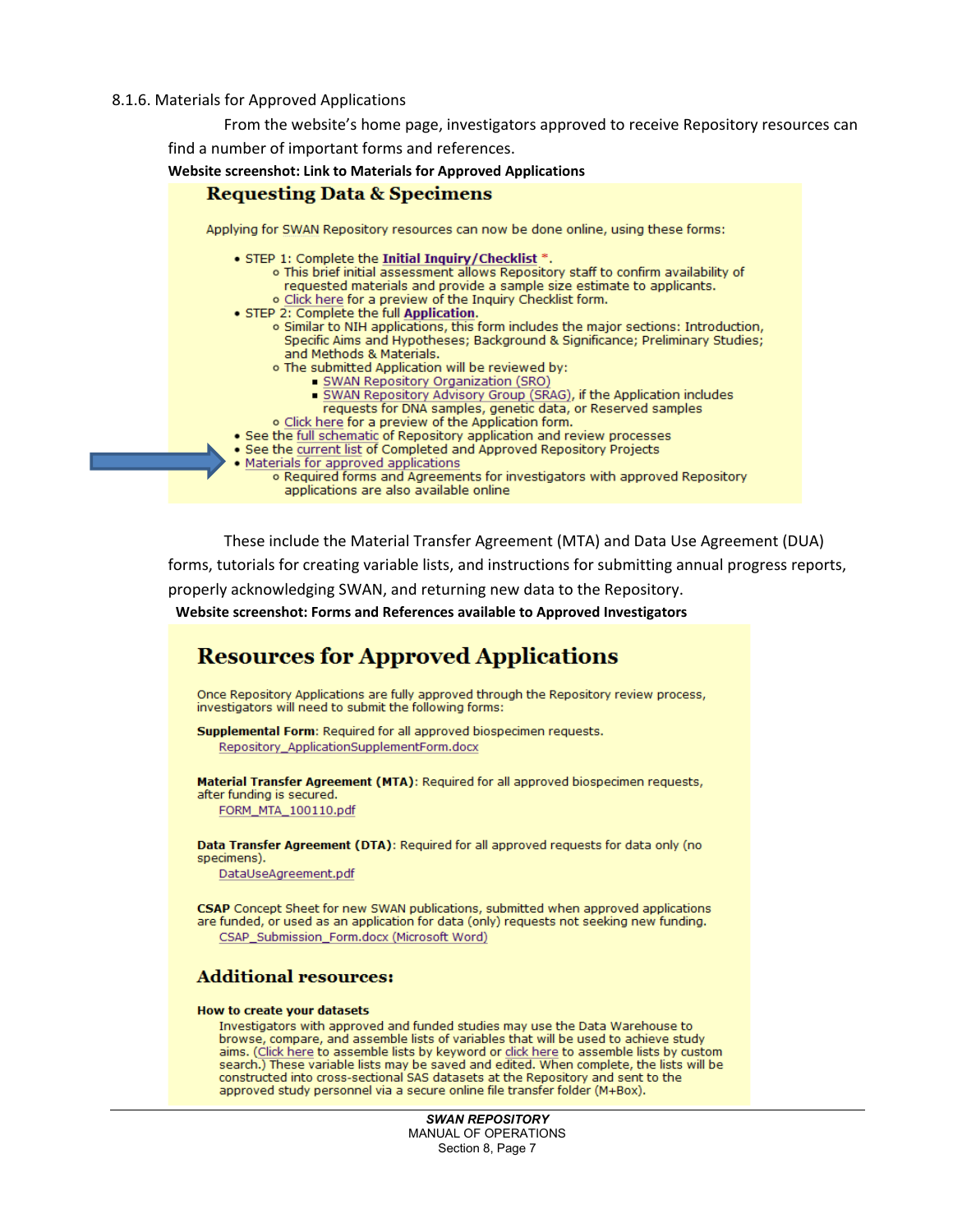

# 8.1.2.7. Other Investigator Tools

Other online tools for investigators include:

- description of the SWAN study design;
- the SWAN Study timeline;
- brief descriptions of completed and current Repository projects;
- schematic of the Repository application and review process; and
- FAQ page.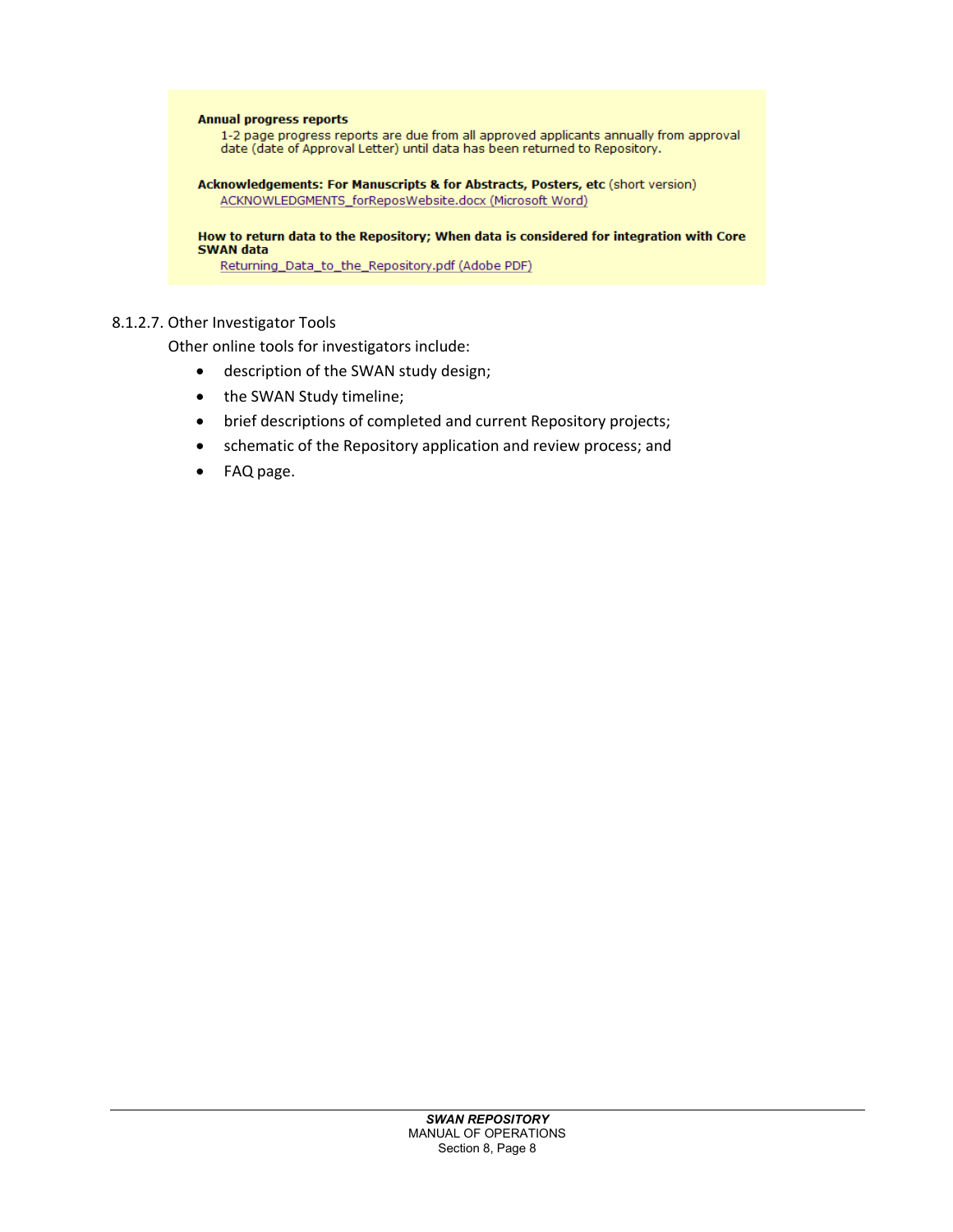# **8.2. TOOLS FOR REVIEWERS**

A second database, the Repository Admin Center, was built to automate and streamline the review of Repository applications. When a full application is submitted for SRO or SRAG review, individual reviewers can be selected online and a link to the application and review questions is automatically emailed to each reviewer. Reviewers can answer the objective review questions with a click of a button indicating his or her level of agreement, and provide comments on each point within the associated text boxes. Reviewers are asked to provide an overall recommendation and final comments before submitting online to Repository staff. When all reviews are submitted, the system automatically averages responses and compiles reviewers' comments and votes providing neat summaries for the applicants. (For more information on how this website and Application Reviews fit into the full Application and Review process, see section 6 of this manual.)

## **Admin Center screenshot: Reviewer Questions**

|                                                                                                         | <b>PAGE 1</b>                                                                                                  |
|---------------------------------------------------------------------------------------------------------|----------------------------------------------------------------------------------------------------------------|
|                                                                                                         | There are no documents associated with this inquiry.                                                           |
| <b>QUALITY OF THE SCIENCE</b>                                                                           |                                                                                                                |
| ©01=Strongly Agree<br>$\odot$ 02=Agree<br>$\odot$ 03 = Neutral<br>©04=Disagree<br>©05=Strongly Disagree | THERE ARE CLEARLY DEFINED HYPOTHESES OR RESEARCH QUESTIONS WITH<br>SPECIFIED EXPOSURE AND OUTCOME INFORMATION. |
| ©00=Not Applicable                                                                                      |                                                                                                                |
|                                                                                                         | Comment (Limit 1000 characters, or approximately 150 words.)                                                   |
|                                                                                                         |                                                                                                                |
| INFORMATION.                                                                                            | THIS REPRESENTS NEW SCIENCE, NOT A CONFIRMATION OF EXISTING                                                    |
| ©01=Strongly Agree<br>$\odot$ 02=Agree                                                                  |                                                                                                                |
| $@03 =$ Neutral                                                                                         |                                                                                                                |
| ©04=Disagree                                                                                            |                                                                                                                |